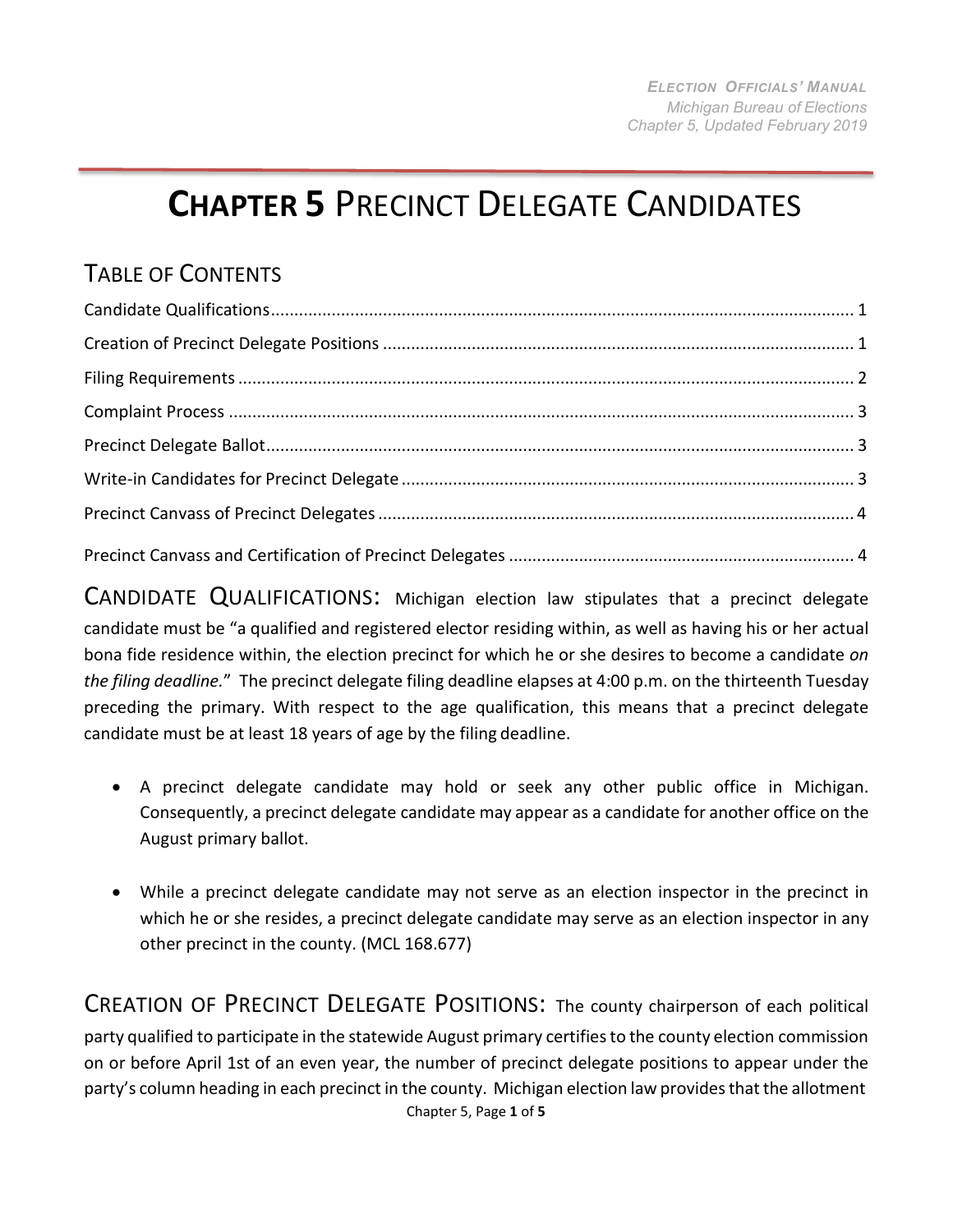of delegates to all precincts in the state "shall be made to insure, as near as is practicable, equal apportionment based upon the total vote cast for the candidate of each political party for either president of the United States or secretary of state at the last general November election when elections for those offices were held, whichever is later. However, each precinct shall have at least 1 delegate." (MCL 168.623a)

- The Republican Party and the Democratic Party are qualified to appear on the August primary ballot.
- If the county chairperson of a political party qualified to participate in the August primary fails to meet the April 1 certification deadline, the county election commission is required to determine the number of precinct delegate positions to appear under the party's column heading in each precinct in the county.

<span id="page-1-0"></span>FILING REQUIREMENTS**:** A person who wishes to seek a precinct delegate position must file an Affidavit of Identity (in duplicate) with the clerk of his or her county of residence. Petition signatures are *not* required.

To facilitate the precinct delegate candidate filing process, an Affidavit of Identity designed exclusively for use by precinct delegate candidates has been developed by the Department of State's Bureau of Elections. The form is available through commercial vendors and a copy of the form is provided in *Appendix I and at mi.gov/elections*. A candidate for precinct delegate may also use the standard Affidavit of Identity form if desired.

- The deadline for filing an Affidavit of Identity for a precinct delegate position is 4:00 p.m. on the thirteenth Tuesday preceding the primary. (MCL 168.624)
- The deadline for withdrawing a precinct delegate filing is 4:00 p.m. on the *third day* following the filing deadline. The withdrawal must be in writing and must be filed with the *county clerk*; Michigan election law does **not** make any allowancesforfiling such withdrawals with the city ortownship clerk. (MCL 168.624a)
- Precinct delegate candidates are *not* required to file disclosure forms under Michigan's Campaign Finance Act. Consequently, precinct delegate candidates are *not* required to file the "campaign finance compliance statement" required under MCL 168.558(4).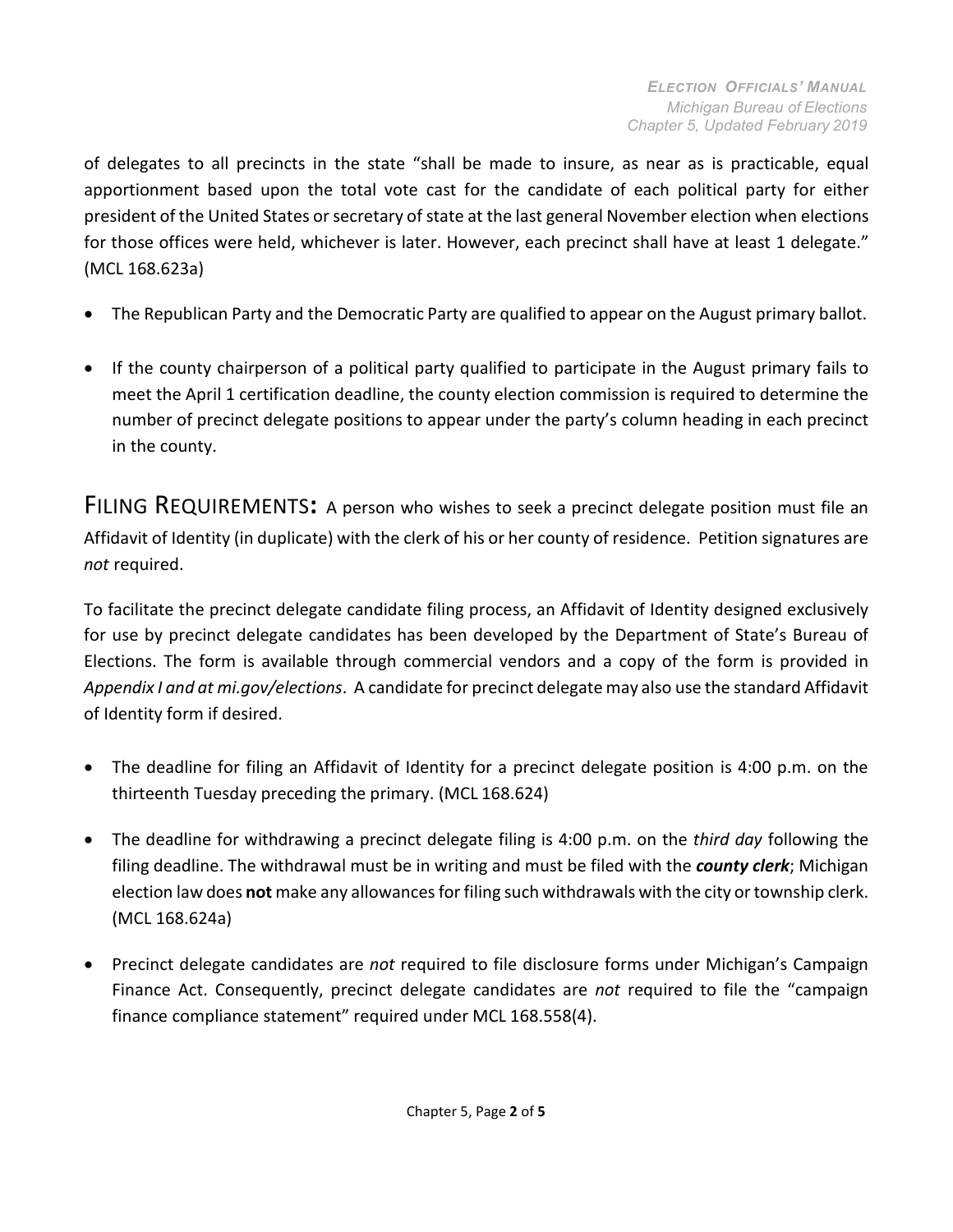*Careful Review of Filings Urged:* It isimportant to carefully review all precinct delegate filingsto confirm that the filer has accurately identified his or her **precinct** of residence on the Affidavit of Identity form. Precinct delegate candidates who do not accurately identify their precinct of residence on the form should be immediately contacted and alerted to the error. Such errors can be corrected by the filer through the submission of a notarized statement any time prior to the precinct delegate filing deadline. Furthermore, MCL 168.558(2) requires the candidate's name, address, and ward and precinct where registered, if qualified to vote at that election; a statement that the candidate is a citizen of the United States.

<span id="page-2-0"></span>COMPLAINT PROCESS**:** A complaint may be filed if it is believed that a precinct delegate candidate 1) is not registered to vote in the precinct he or she wishes to represent or 2) does not actually reside within the precinct he or she wishes to represent. The complaint must be presented to the county clerk in writing before the August primary ballots are released for printing.

The county clerk forwards any challengesfiled against the registration or residence of a precinct delegate candidate to the appropriate city or township clerk for review. The city or township clerk then has 48 hours to complete the review and report back to the county clerk. (MCL 168.624)

<span id="page-2-1"></span>PRECINCT DELEGATE BALLOT: Precinct delegate positions are placed after all other partisan offices on optical scan ballots. The names of precinct delegate candidates are *not* rotated on the ballot.

<span id="page-2-2"></span>WRITE-IN CANDIDATES FOR PRECINCT DELEGATE: An individual who wishes to seek a precinct delegate position with write-in votes is required to file a "Declaration of Intent" with their *county clerk* by 4:00 p.m. on the Friday immediately preceding the primary. As an alternative, such candidates may file a Declaration of Intent with the appropriate precinct board on the day of the August primary any time prior to the close of the polls. A Declaration of Intent form developed exclusively for use by precinct delegate candidates is provided in *Appendix I*. The form is also available through commercial vendors and on the Department's website. (MCL 168.737a)

Write-in votes cast for a precinct delegate candidate who has not filed a Declaration of Intent *do not count.* (Write-in votes which do not count due to the candidate's failure to file a Declaration of Intent are *not* considered when determining whether an "overvote" has occurred on optical scan ballots.)

City and township clerks are responsible for notifying the appropriate precinct boardsin their jurisdiction of any Declaration of Intent forms submitted to the County Clerk by precinct delegate candidates by the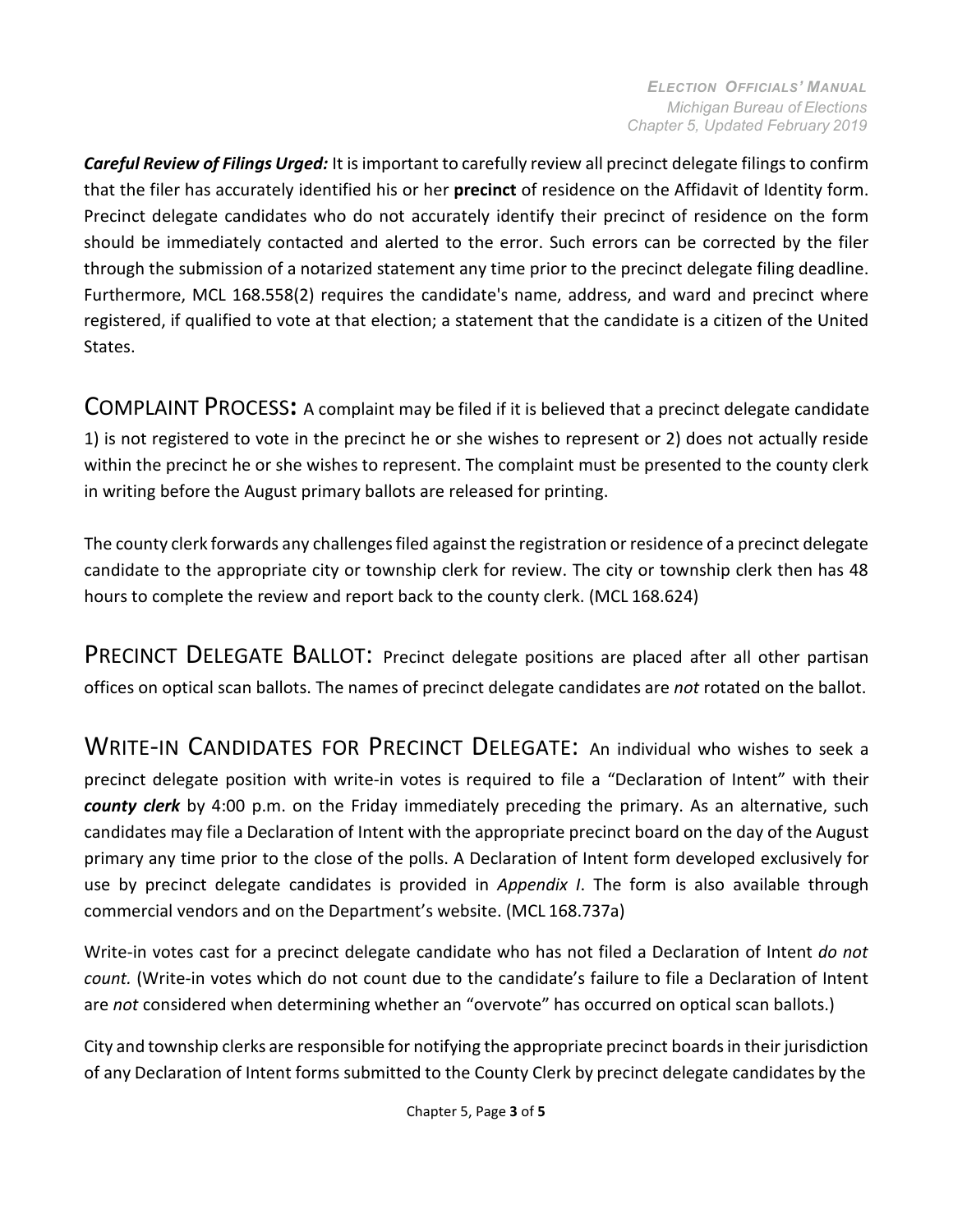above referenced deadline. Precinct boards must carefully maintain any Declaration of Intent forms submitted by precinct delegate candidates at the polls on the day of the August primary.

The Declaration of Intent "waiver" *does not* apply to precinct delegate positions. (The Declaration of Intent waiver, applicable to all other offices on the ballot, is invoked if a candidate appearing on the ballot for the office involved dies or is otherwise disqualified on or after 4:00 p.m. on the  $2<sup>nd</sup>$  Friday immediately preceding the election. In such an instance, all write-in votes cast for the office are counted including any write-in votes cast for candidates who have not filed a Declaration of Intent.)

<span id="page-3-0"></span>PRECINCT CANVASS OF PRECINCT DELEGATES: Due to a 2018 change in law, precinct delegates are no longer certified in the precinct. Rather, the election inspectors must be instructed to record the write-in votes for precinct delegate on the Write-In Statement of Votes page of the physical poll book. Finally, any Declaration of Intent forms filed by precinct delegate candidates on Election Day must be forwarded to the County Clerk in the County Clerk's envelope along with the poll book and Statement of Votes.

CERTIFICATION OF PRECINCT DELEGATES: Candidates elected to precinct delegate positions must be certified by the **county clerk**. The county clerk must maintain a record of the names of the delegates elected, including their political party.

- Precinct delegate vote results are determined by combining votes cast for precinct delegates onthe ballot using the tabulator tape and the write-in tally for precinct delegate write-in candidates.
- A tie vote for a precinct delegate position is resolved by the conduct of a drawing held under the direction of the county clerk. When conducting a drawing to resolve a tie vote for a precinct delegate position, the county clerk has the involved candidates draw folded strips of paper bearing the words "elected" or "not elected" from a box. (MCL 168.607)
- The county clerk is required to notify candidates elected to precinct delegate positions of their election within seven days after the primary. The notification must be made by first classmail.
- Precinct delegate elections are not subject to vote recounts.

Michigan election law further specifies that the county clerk be required to "record the names of the delegates elected in a book to be kept for that purpose and shall file the book among the records of the clerk's office." (MCL 168.608)